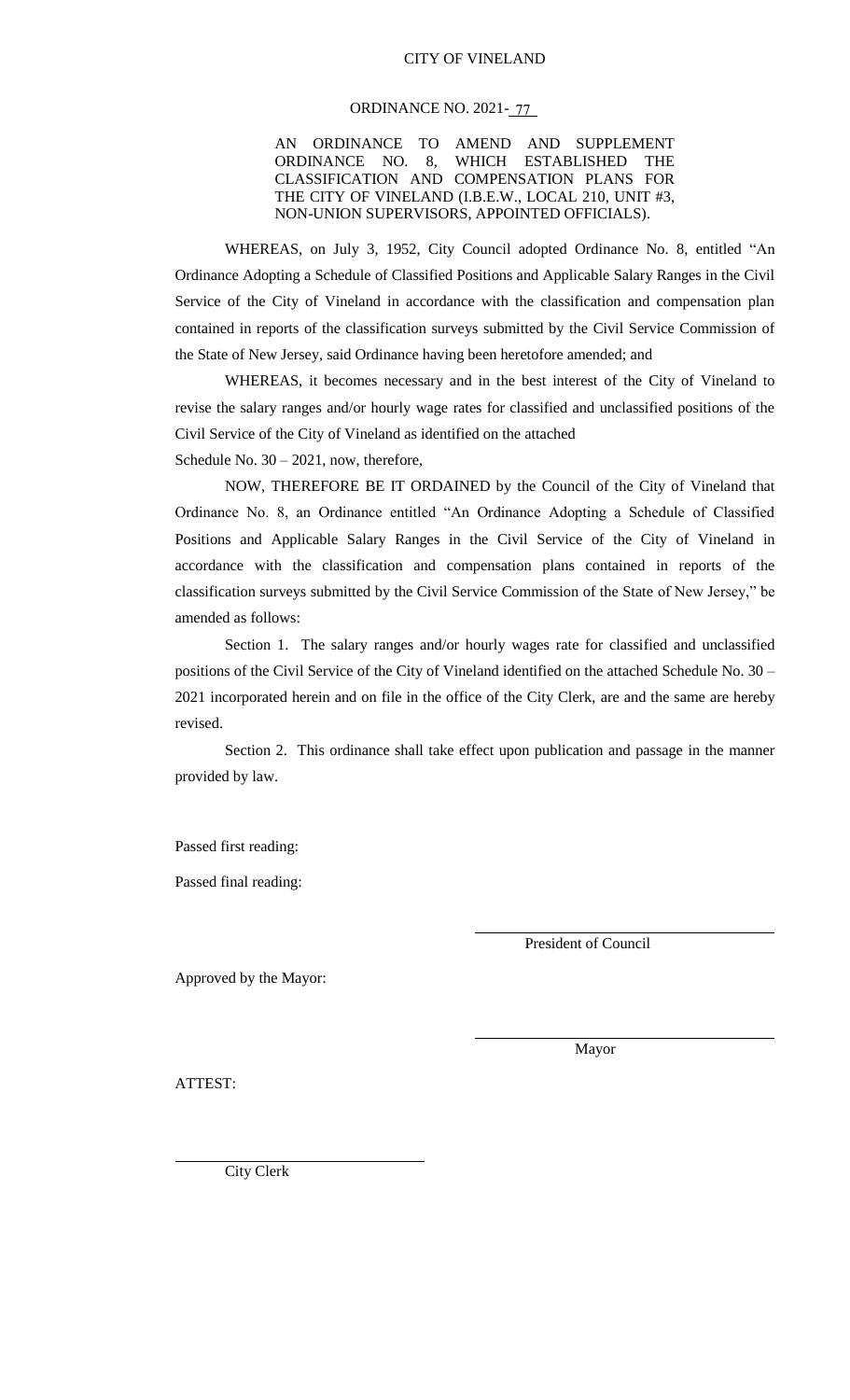## **SCHEDULE NO. 30 – 2021**

# **REVISED CLASSIFICATIONS:**

| <b>TITLE</b>                                                   | <b>SALARY RANGE</b>   |
|----------------------------------------------------------------|-----------------------|
| <b>Assistant Business Administrator</b>                        | \$135,000 - \$145,000 |
| <b>Assistant Chief Housing Inspector</b>                       | \$55,979 - \$72,409   |
| Assistant Chief Registered Environmental Health Specialist, PH | $$51,225 - $100,102$  |
| <b>Assistant Chief Stationary Engineer</b>                     | \$77,693 - \$136,911  |
| Assistant Director of Economic & Industrial Development        | $$71,791 - $117,177$  |
| Assistant Director of Solid Waste Management                   | $$61,650 - $93,193$   |
| <b>Assistant Engineer</b>                                      | $$54,429 - $80,023$   |
| Assistant Engineer, Electric Utility                           | \$80,376 - \$92,475   |
| Assistant General Manager, Electric Utility                    | \$95,164 - \$162,443  |
| <b>Assistant Health Officer</b>                                | \$63,899 - \$87,932   |
| <b>Assistant Municipal Tax Collector</b>                       | $$49,971 - $116,115$  |
| <b>Assistant Purchasing Agent</b>                              | \$38,090 - \$84,504   |
| <b>Assistant Recreation Supervisor</b>                         | $$60,000 - $75,000$   |
| Assistant Superintendent of Electric Distribution              | \$85,005 - \$145,462  |
| Assistant Superintendent of Electric Generation                | \$81,501 - \$146,520  |
| Assistant Superintendent of Water Distribution                 | $$35.62$ - \$48.78    |
| Assistant Supervisor, Criminal Information Unit                | \$38,923 - \$61,650   |
| <b>Assistant Supervisor of Nurses</b>                          | \$67,203 - \$98,842   |
| Assistant Water & Sewer Utilities Superintendent               | $$35.62$ - \$49.68    |
| <b>Assistant Water Treatment Plant Superintendent</b>          | $$35.62$ - \$45.30    |
| Associate Solicitor                                            | \$92,475 - \$205,500  |
| <b>Business Administrator</b>                                  | $$20,000 - $215,775$  |
| <b>Chief Accountant</b>                                        | $$92,475 - $107,888$  |
| <b>Chief Auditor</b>                                           | $$105,833 - $128,438$ |
| <b>Chief Clerk</b>                                             | \$38,090 - \$73,813   |
| Chief Engineer Electric Utility                                | \$80,304 - \$168,188  |
| <b>Chief Financial Officer</b>                                 | $$20,000 - $215,775$  |
| Chief of Personnel and Labor Relations                         | \$87,338 - \$123,300  |
| <b>Chief Pumping Station Operator</b>                          | $$30.99$ - \$43.08    |
| <b>Chief Stationary Engineer</b>                               | \$81,576 - \$143,191  |
| City Clerk                                                     | \$85,000 - \$134,282  |
| City Engineer                                                  | \$90,828 - \$128,669  |
| <b>Construction Official</b>                                   | \$49,136 - \$110,000  |
| Crew Supervisor Building Maintenance Workers                   | $$23.33 - $39.57$     |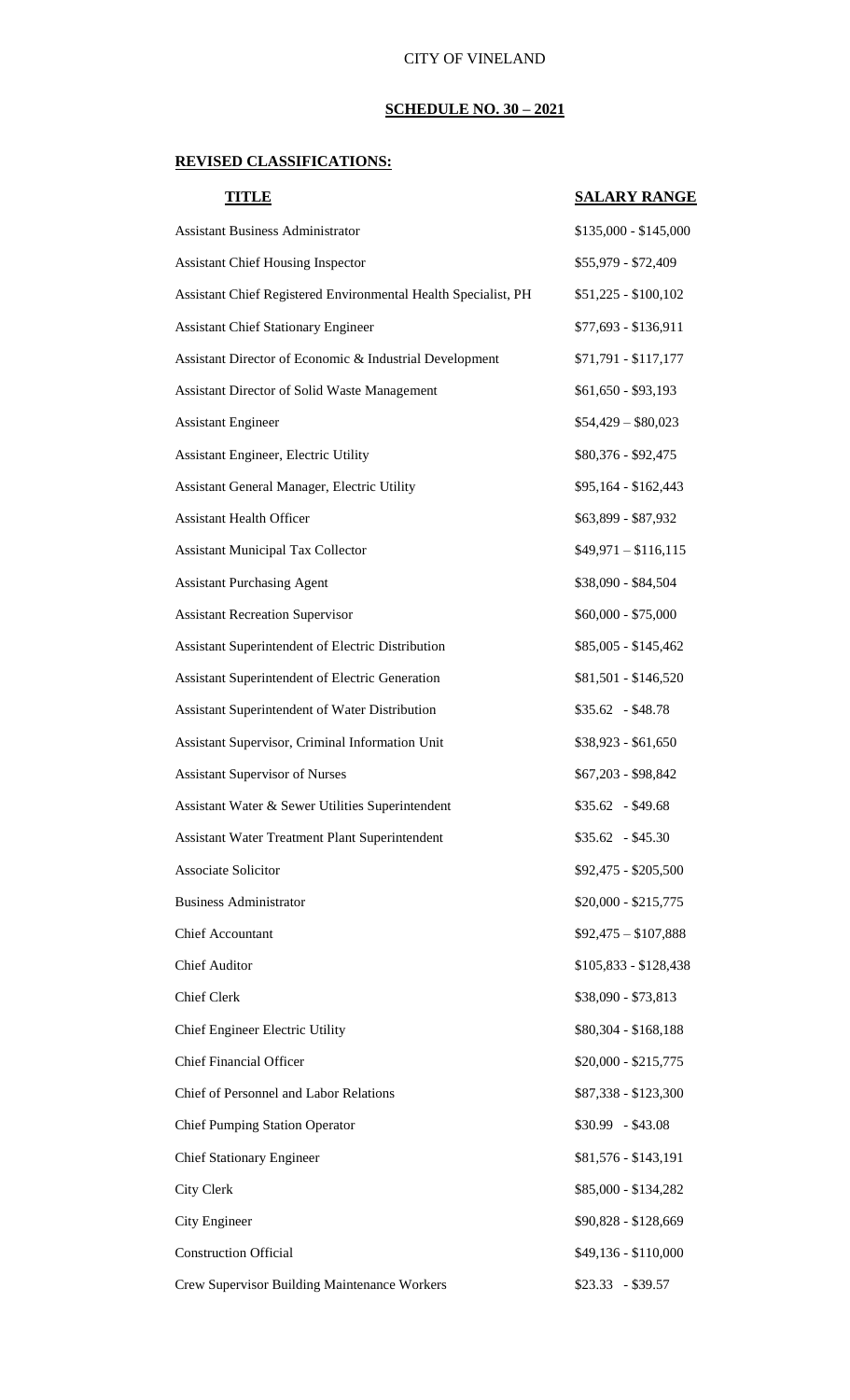## CITY OF VINELAND

## **SCHEDULE NO. 30 – 2021** (Cont.)

| TIIVLE                                                                 | <b>SALARY RANGE</b>   |
|------------------------------------------------------------------------|-----------------------|
| Deputy Municipal Clerk                                                 | $$55,000 - $117,000$  |
| Director of Automotive Services                                        | $$61,650 - $113,025$  |
| Director of Economic & Industrial Development                          | \$85,000 - \$135,000  |
| Director of Health                                                     | $$67,478 - $109,116$  |
| Director of Municipal Utility                                          | $$146,727 - $205,500$ |
| Director of Solid Waste Management                                     | $$61,650 - $93,193$   |
| <b>Electrical Engineer Trainee</b>                                     | \$76,549 - \$84,396   |
| Fire Official                                                          | \$50,848 - \$71,734   |
| General Manager, Electric Utility                                      | $$100,728 - $203,193$ |
| General Operations Supervisor, Electrical Generation                   | $$117,135 - $157,208$ |
| General Supervisor, Roads                                              | $$68,105 - $93,693$   |
| General Supervising Maintenance Repairer                               | $$26.38 - $36.69$     |
| General Supervisor, Electric Distribution                              | $$37.41 - $65.90$     |
| Health Officer                                                         | \$81,484 - \$125,688  |
| <b>Investigator Law Department</b>                                     | $$61,650 - $82,200$   |
| Legal Analyst                                                          | $$75,000 - $117,000$  |
| Maintenance Supervisor Grounds                                         | $$25.00 - $50.00$     |
| Mechanical Engineer Trainee                                            | $$76,549 - 84,396$    |
| Municipal Court Administrator                                          | \$87,338 - \$123,300  |
| <b>Municipal Court Director</b>                                        | \$83,844 - \$106,698  |
| Municipal Department Head                                              | $$20,000 - $215,775$  |
| Network Administrator 2                                                | \$64,410 - \$91,488   |
| Personnel Director                                                     | \$78,000 - \$110,000  |
| Principal Assistant Assessor                                           | $$50,924 - $68,671$   |
| Principal Engineer                                                     | \$88,622 - \$110,970  |
| Principal Registered Environmental Health<br>Specialist, Public Health | \$52,677 - \$96,859   |
| Program Monitor                                                        | \$54,429 - \$90,000   |
| Project Coordinator Construction                                       | $$71,636 - $85,003$   |
| Public Health Nurse Supervisor                                         | \$69,258 - \$100,897  |
| Public Works Superintendent                                            | \$90,000 - \$123,300  |
| Purchasing Agent                                                       | \$90,000 - \$110,000  |
| <b>Recreation Program Specialist</b>                                   | $$56,513 - $66,788$   |
| <b>Recreation Supervisor</b>                                           | $$15.41$ - \$70.64    |
| <b>Risk Manager</b>                                                    | \$64,200 - \$80,574   |
| Road Repair Supervisor (Supervisor Roads)                              | $$24.59$ - \$40.64    |